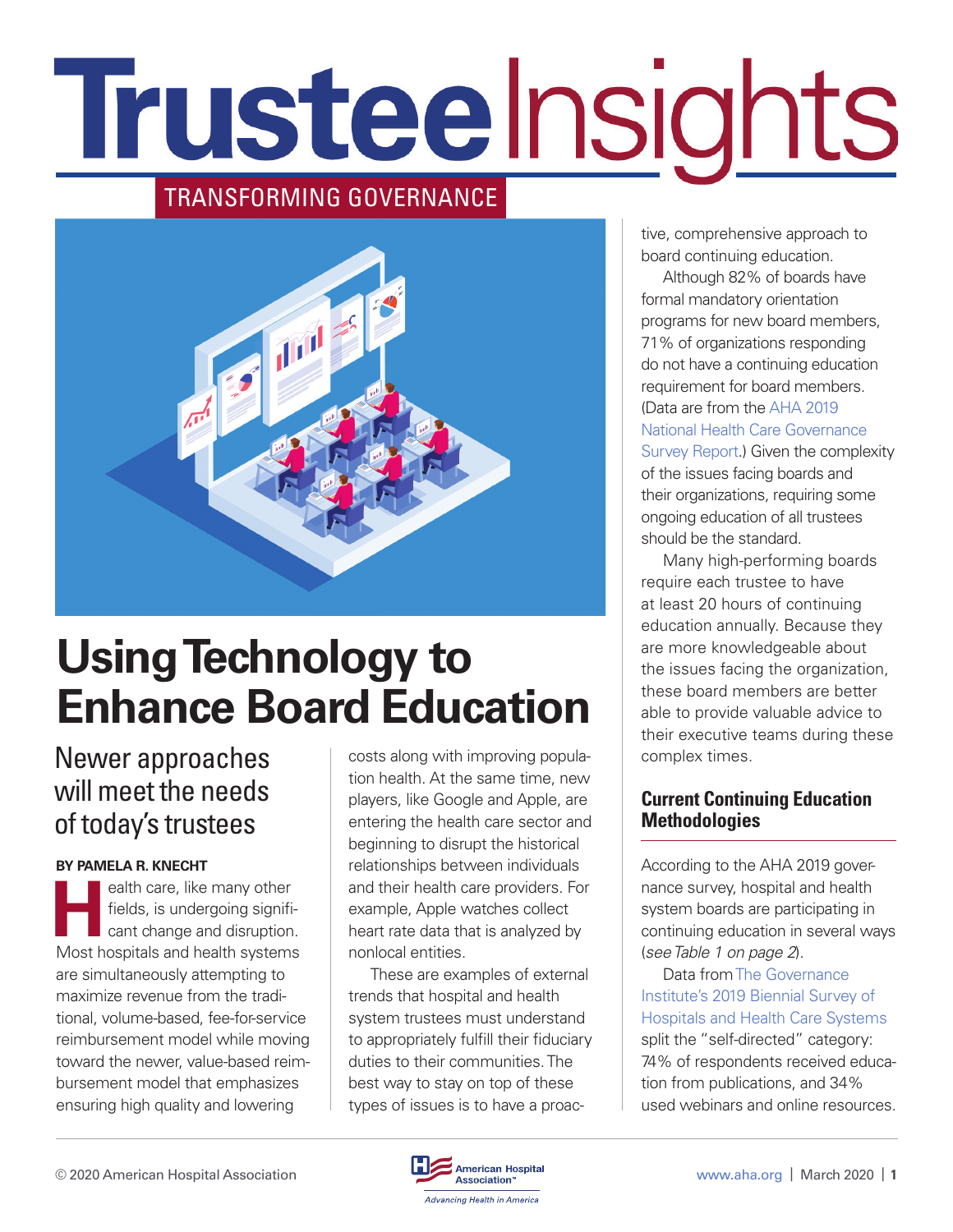# **Trustee** Insights

#### **Changes in Continuing Education Needs**

The data shared here underscore a subtle change in the way that board members are choosing to become educated. More board members are taking responsibility for educating themselves through self-directed means such as reading articles, researching topics online, watching webinars, viewing videos and listening to podcasts.

There are multiple reasons that board continuing education is moving in this direction. The newer modalities, like videos and podcasts, meet the needs of today's board members. Unlike past decades, when trustees were given time off from their jobs to prepare for and attend board and committee meetings, today's board members often must squeeze their board preparation and participation in between many other commitments. Most are working full-time jobs that require significant time commitments and are actively engaged in their family's activities. Many also are volunteering in other capacities, in addition to their hospital board service. Board members are busy

## **TABLE 1**

# **Continuing Education for Hospital/Health System Boards**

|                                                            | <b>Percentage of</b>      |
|------------------------------------------------------------|---------------------------|
| <b>Type of Continuing Education</b>                        | <b>Boards That Use It</b> |
| Board and committee meetings                               | 75%                       |
| Outside conferences                                        | 59%                       |
| Self-directed education (e.g., online articles, resources) | 58%                       |
| <b>Board retreats</b>                                      | 54%                       |

Source: AHA National Health Care Governance Survey Report, 2019.

juggling many commitments, so they want their continuing education—and their board work—to be convenient, portable, just-in-time and personalized.

## **Technological and Generational Shifts**

Personal demands on time have increased while society has been shifting to a more digital world. A [2019 Pew Research Center](https://www.pewresearch.org/fact-tank/2019/09/09/us-generations-technology-use/) study found that "millennials stand out for their technology use, but older generations also embrace technology." The results of this study are relevant to board members of today and tomorrow (*see Table 2, below*). Although data in Table 2 show

## **TABLE 2**

# **Technology Use by Different Generations (2019)**

| <b>Name of Generation</b> | <b>Ages</b> | <b>Percentage That</b><br><b>Own a Smartphone</b> | <b>Percentage That Own</b><br>a Tablet Computer |
|---------------------------|-------------|---------------------------------------------------|-------------------------------------------------|
| <b>Millennials</b>        | $23 - 38$   | 93%                                               | 55%                                             |
| <b>Generation X</b>       | $39 - 54$   | 90%                                               | 53%                                             |
| <b>Baby boomers</b>       | $53 - 73$   | 68%                                               | 52%                                             |
| Silent generation         | $74 - 91$   | 40%                                               | 33%                                             |

Source: Pew Research Center study data, 2019.

that millennials and Gen Xers rely heavily on smartphones, it also highlights that even baby boomers and the silent generation, to some extent, use smartphones and tablet computers on a regular basis. Therefore, a successful approach to board continuing education must include using these newer technologies to stay relevant, especially to younger board members.

## **Newer Approaches to Board Education**

Some savvy companies and membership associations recognize that to lure and retain knowledgeable board members of all generations, board orientation and education need to be provided using current technology.

• One organization has revised its hospital trustee education platform by moving from offering many 30-minute video courses to offering short videos and podcasts, each of which are 7 to 10 minutes in length. These educational "blasts" can be viewed or listened to on a smartphone.

• A national health care law firm has developed 10- to 15-minute podcasts.